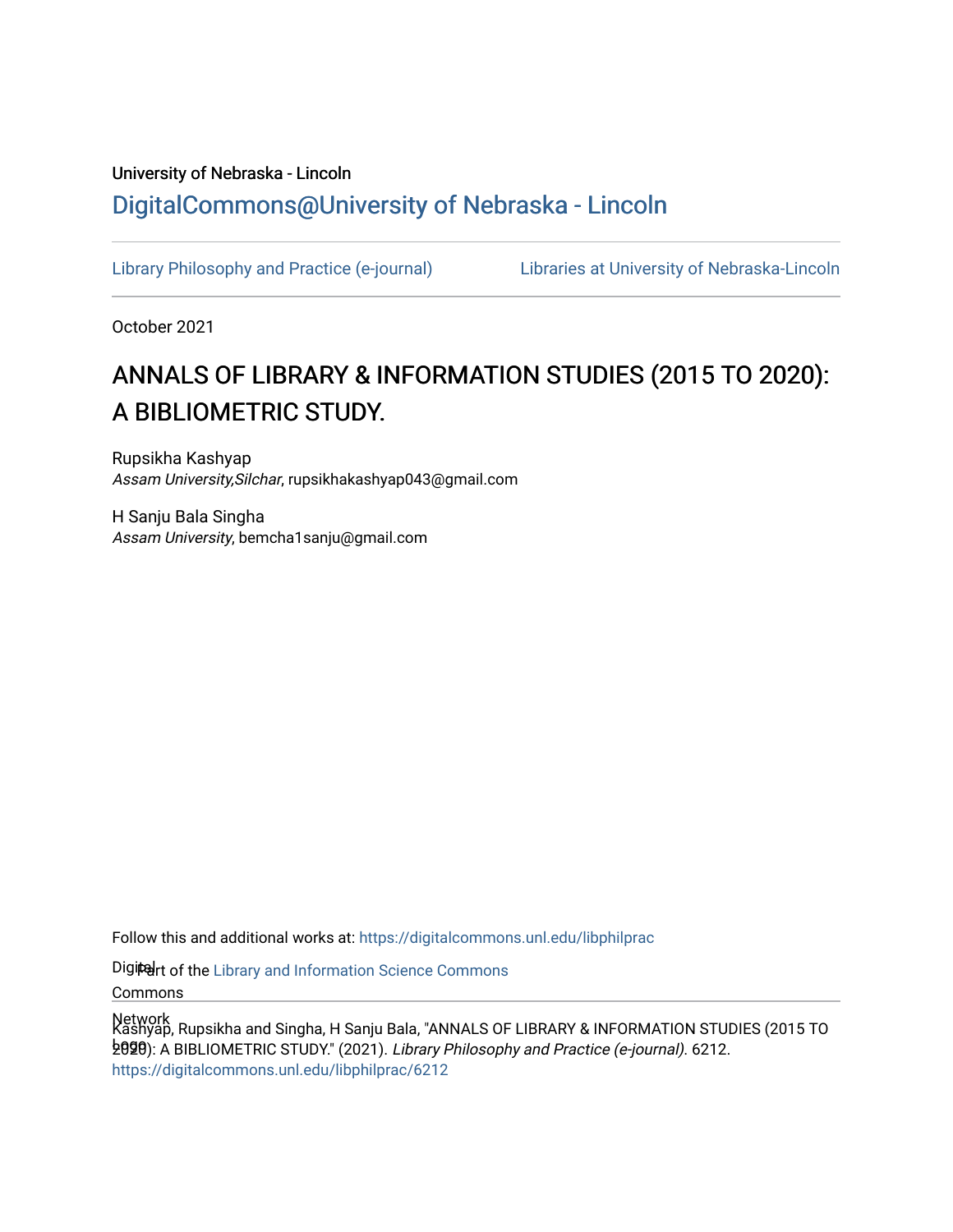# *ANNALS OF LIBRARY & INFORMATION STUDIES (2015 TO 2020): A BIBLIOMETRIC STUDY.*

### **<sup>1</sup>Rupsikha Kashyap & <sup>2</sup>H Sanju Bala Singha**

*<sup>1</sup>MLISc, NET (Department of Library & Information Science, Assam University), Silchar, Pin-788011*

*Email: [rupsikhakashyap043@gmail.com](mailto:rupsikhakashyap043@gmail.com), Contact No. – 09101819439*

*<sup>2</sup> MLISc (Department of Library & Information Science, Assam University), Silchar, Pin-788011*

*Email: [bemcha1sanju@gmail.com](mailto:bemcha1sanju@gmail.com) , Contact No. – 08721014193*

*Abstract: In this paper 190 contribution were analysed from "Annals of Library & Information Science" published during 2015*  to 2020. The data collection was done by downloading the articles from the website of the journal. It examined year wise & *Volume wise distribution of articles, authorship pattern, state wise distribution of contributions, length of the articles, references etc. A total of 190 articles have published by 349 authors during this period of time. Out of 190 articles multiple authors contributed 121 (63.68%) while the rest of the articles 69 (36.31%) were contributed by single author. The research paper in this journal mainly confined to India, 144 (75.78%) articles were contributed by Indian authors while rest of the articles were contributed by foreign authors. This paper also examined year wise degree of collaboration, page length of articles and state wise contribution of articles.*

*Keywords: Bibliometrics, Annals of Library & Information Science; Degree of Collaboration; authorship pattern; Geographical distribution.*

#### **1. INTRODUCTION**

Bibliometrics is an area of research in library & Information science subject, which has received attention from the researcher all over the world. The term "Bibliometrics" was coined by Alan Pritchard in the late 1960s and Eugene Garfield, who is considered as the father of "Scientometrics"*.* Alan Pritchard described it as an application of mathematics and statistical methods to books and other media communication. It has been used as a quantitative analysis method of books and other media of communication. It focuses on the quantitative study of written products of research; mainly it is used to identify the pattern of publication, authorship pattern, citation analysis etc. The researcher published their research report through scientific communication channel such as journals, conference proceedings, thesis, and dissertations and so on. It is a set of methods used to study or measures texts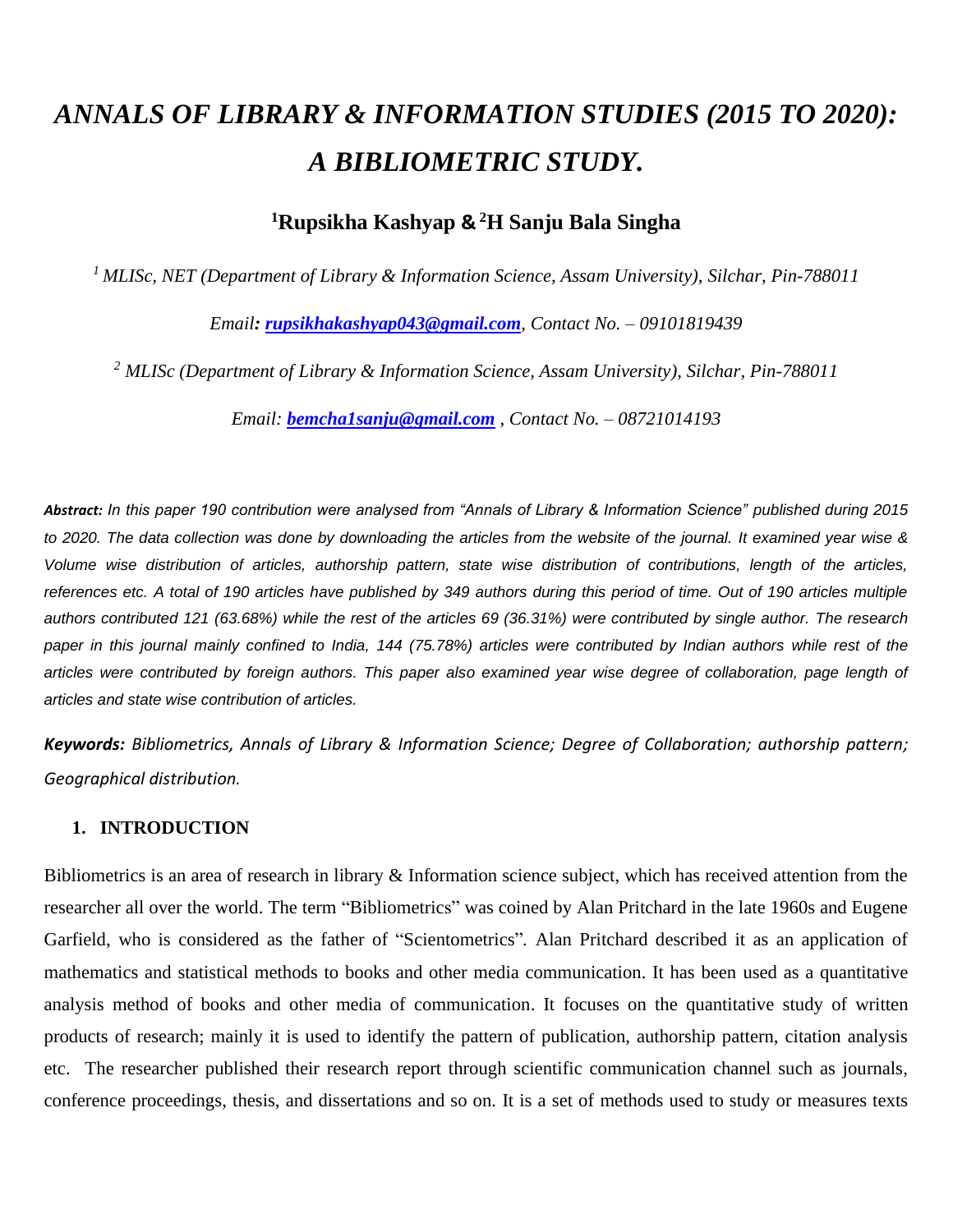and information (Wikipedia, 2011). Bibliometrics means the science of measurement pertaining to books or documents. It is a branch of science, which studies the behaviour of information.

Annals of Library & Information studies (ALIS) earlier published as Annals of library science and documentation and it is a well-known journal in the field of Library and Information Science published by (NISCAIR*)* National Institute of Science Communication and Information Resources*.* It publishes original papers, survey reports, reviews, short communication etc. related to library science, Information science. It covers various current issues related with library and information profession such as professional development, public and special library development, IT and its application in libraries, digital and virtual libraries, bibliometrics, articles on standardization and international cooperation among various library association and institutions etc.

#### **2. LITERATURE REVIEW**

Shukla & Verma (2018) conducted a bibliometric study of Library Progress journal for the period of 2010 to 2017. Total 178 articles were published during this period. 95 research contributed in the particular journal is on two authored pattern followed by 56 research results as a single author pattern. The maximum number of articles published in 2011 & 2017 with 32 (17.98%). Maximum number of articles originated from India i.e. 125 and rest of the articles *30* are from foreign countries, which were from Nigeria, Fiji, and Oman& South Korea. Total number of 2606 references are cited in 178 research articles during this respective period of time.

Velmurugan (2013) conducted a bibliometric analysis of Annals of Library & Information studies for the period of 2007 to 2012. The author investigated 203 articles during this respective period of time. In 2010 highest no of contributions were published i.e. 43 (21.19%). Joint author contributed 131 (64.54%) articles while rest of the 72 (35.46%) articles are from single author. The average degree of collaboration in this journal from 2007-2012 is 0.64. Average number of author per paper is 1.87.

Khan (2015) conducted a bibliometric analysis of Annals of Library & Information science for the period of 2004 to 2013. A total of 323 contributions were analysed, maximum no of contributions 43 (13.31%) were published in the year 2010. Out of 323 contributions research paper attained the top position i.e. 303 (93.81%). Two authors contributed 136 (42.1%) articles, followed by single author 120 (37.15%). 282 (87.31%) articles were from India while the remaining 41 (12.69%) were from foreign countries. It was shown that, highest number of contributions is from New Delhi 74 (26.24%). A total of 5662 references were cited in 323 articles during this period of time.

Nath (2020) conducted a bibliometric analysis of Annals of Library & Information studies. The author conducted the study from 2008 to 2018. 377 articles contributed during this period by 723 authors. Single author contributed 127 (33.69%) articles followed by two authors i.e. 177 (46.95%). Maximum number of articles have been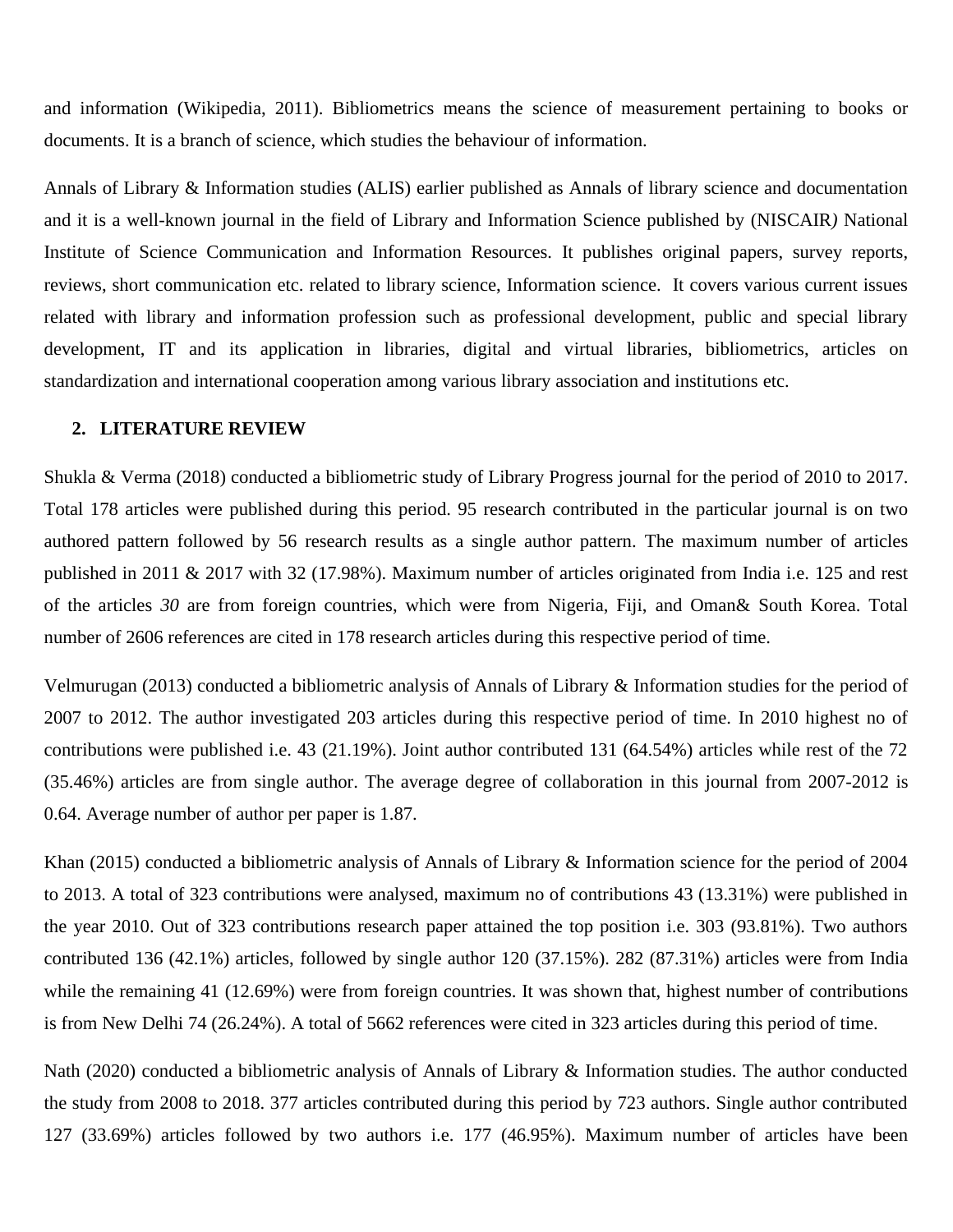published from India (237 articles, 62.86%) while rest of the articles were from foreign countries. Journal papers (63.43%) has selected as a chief source of information among the researcher. Top most publishing author during this period was Sen., B. K., published 26 (6.9%) papers.

#### **3. METHODOLOGY**

A total of 24 issues & 190 articles of the journal Annals of Library and Information studies (2015-2020) have been taken for the study. The data was collected from Journal Website [http://nopr.niscair.res.in/handle/123456789/66.](http://nopr.niscair.res.in/handle/123456789/66) Downloaded data included the name of the authors and their affiliation, year of publication of the paper, references were written in MS excel software such as title, author, institute, state, reference were recorded and analysed for the purpose of performing bibliometric analysis.

#### **4. OBJECTIVES**

- 1. To know the Year wise, Issue wise distribution of articles and types of contribution of articles from 2015 to 2020.
- 2. To analyse the authorship pattern of articles and degree of collaboration.
- 3. To examine the average length of articles.
- 4. To determine the geographical distributions of contributions in the journal.
- 5. To know year wise & volume wise references from 2015 to 2020.

#### **5. DATA ANALYSIS & INTERPRETATION**

| Year | Vol. No. | Number of Issues | of<br>Number  | Percentage (%) |
|------|----------|------------------|---------------|----------------|
|      |          |                  | Contributions |                |
| 2015 | 62       | $\overline{4}$   | 40            | 21.05          |
| 2016 | 63       | $\overline{4}$   | 34            | 17.89          |
| 2017 | 64       | $\overline{4}$   | 33            | 17.36          |
| 2018 | 65       | $\overline{4}$   | 29            | 15.26          |
| 2019 | 66       | 4                | 25            | 13.15          |
| 2020 | 67       | $\overline{4}$   | 29            | 15.26          |
|      | Total    |                  | 190           | 100.00         |

**Table 5.1: Year Wise Contributions.**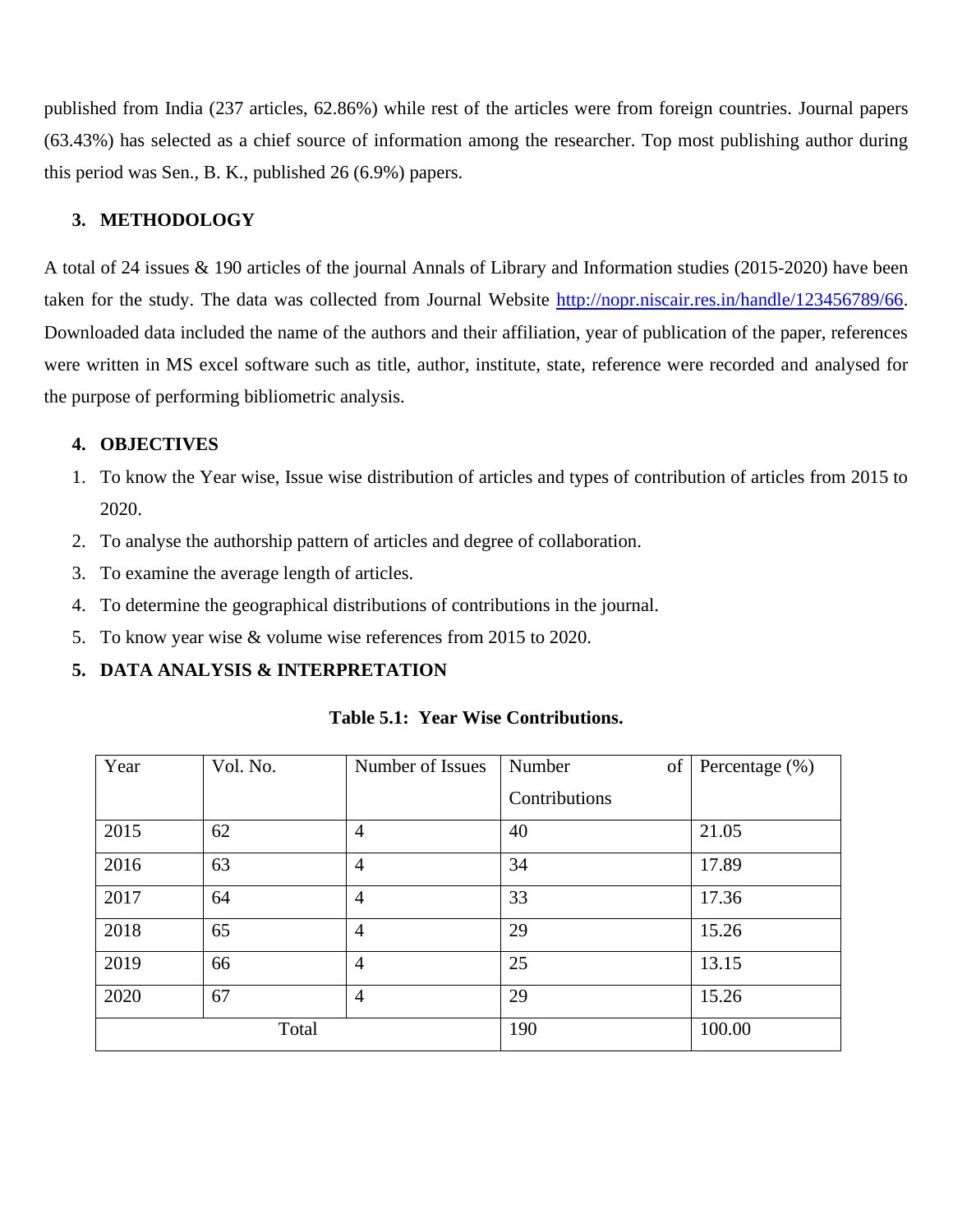

**Figure 1: Year wise No. of Contributions**

Year wise distributions of papers are arranged in table 5.1 & in figure 1. From the table it was revealed that highest number of papers published in 2015, i.e. 40 (21.05%), followed by 2016 with 34 (17.89%). The minimum number of 25 (13.15%) was published in the year 2019.

| <b>Issue</b> |    | Volume Number |    |    |    |             |     |  |  |  |
|--------------|----|---------------|----|----|----|-------------|-----|--|--|--|
|              | 62 | 63            | 64 | 65 | 66 | 67          |     |  |  |  |
| March        | 6  | 11            | 10 | 8  | 8  | 6           | 49  |  |  |  |
| June         |    | 9             | 6  |    | ⇁  | 6           | 42  |  |  |  |
| September    | 10 | 8             | 6  |    | 5  | $\mathbf Q$ | 45  |  |  |  |
| December     | 17 | 6             | 11 |    | 5  | 8           | 54  |  |  |  |
| Total        | 40 | 34            | 33 | 29 | 25 | 29          | 190 |  |  |  |

**Table 5.2: Issue Wise Number of Contributions**

Table 5.2 shows the volume wise & Issue wise number of contributions. It was shown that maximum number of contribution (17) have published in December issue of volume 62 followed by March issue (63) & December (64) issue.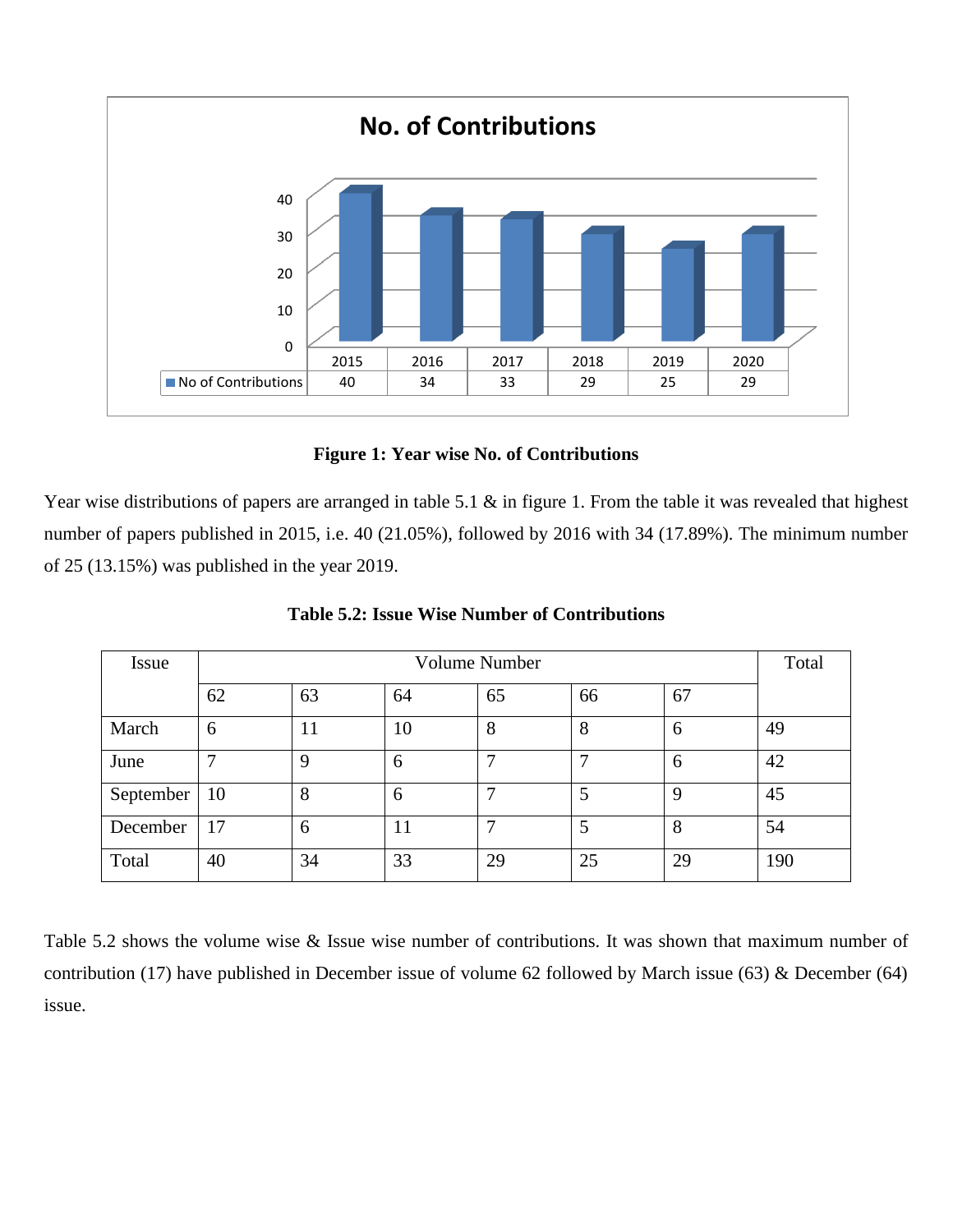| Year | Volume | Types of Contribution  |                    |                |  |
|------|--------|------------------------|--------------------|----------------|--|
|      |        | <b>Research Papers</b> | <b>Book Review</b> | Report         |  |
| 2015 | 62     | 38                     | $\overline{2}$     | $\overline{0}$ |  |
| 2016 | 63     | 32                     | $\overline{2}$     | $\overline{0}$ |  |
| 2017 | 64     | 32                     |                    | $\overline{0}$ |  |
| 2018 | 65     | 28                     |                    | 0              |  |
| 2019 | 66     | 21                     | 3                  | 1              |  |
| 2020 | 67     | 27                     |                    |                |  |
|      | Total  | 178 (93.68%)           | 10(5.26%)          | $2(1.05\%)$    |  |

**Table 5.3: Types of Contribution**

From the table it was found that out of 190 contributions, research papers got the top position of publication (93.68%) followed by Book Review 1 (5.26%) and Report 2 (1.05%). From this table we can conclude that this journal mainly covers original research papers.

#### **Authorship Pattern**

| Year | Volume | Issue     | Single         | Double           | Three            | Four           | Five           | Tota           |
|------|--------|-----------|----------------|------------------|------------------|----------------|----------------|----------------|
|      | No.    |           |                |                  | Authors          | Authors        | Authors        | -1             |
| 2015 | 62     | March     | 3              | 3                | $\overline{0}$   | $\overline{0}$ | $\overline{0}$ | 6              |
|      |        | June      | 3              | $\boldsymbol{0}$ | $\overline{2}$   | $\mathbf{1}$   | $\mathbf{1}$   | $\overline{7}$ |
|      |        | September | $\overline{2}$ | 6                | $\overline{2}$   | $\overline{0}$ | $\theta$       | 10             |
|      |        | December  | 12             | 5                | $\overline{0}$   | $\overline{0}$ | $\theta$       | 17             |
| 2016 | 63     | March     | $\overline{2}$ | 6                | $\overline{2}$   | $\overline{0}$ | $\mathbf{1}$   | 11             |
|      |        | June      | $\overline{4}$ | $\overline{4}$   | $\mathbf{1}$     | $\overline{0}$ | $\overline{0}$ | 9              |
|      |        | September | 2              | 5                | $\boldsymbol{0}$ | $\mathbf{1}$   | $\Omega$       | 8              |
|      |        | December  | $\overline{2}$ | $\overline{4}$   | $\theta$         | $\theta$       | $\Omega$       | 6              |
| 2017 | 64     | March     | $\overline{4}$ | $\overline{2}$   | $\overline{4}$   | $\theta$       | $\overline{0}$ | 10             |
|      |        | June      | $\mathbf{1}$   | 5                | $\boldsymbol{0}$ | $\overline{0}$ | $\overline{0}$ | 6              |

**Table 5.4: Issue Wise authorship Pattern**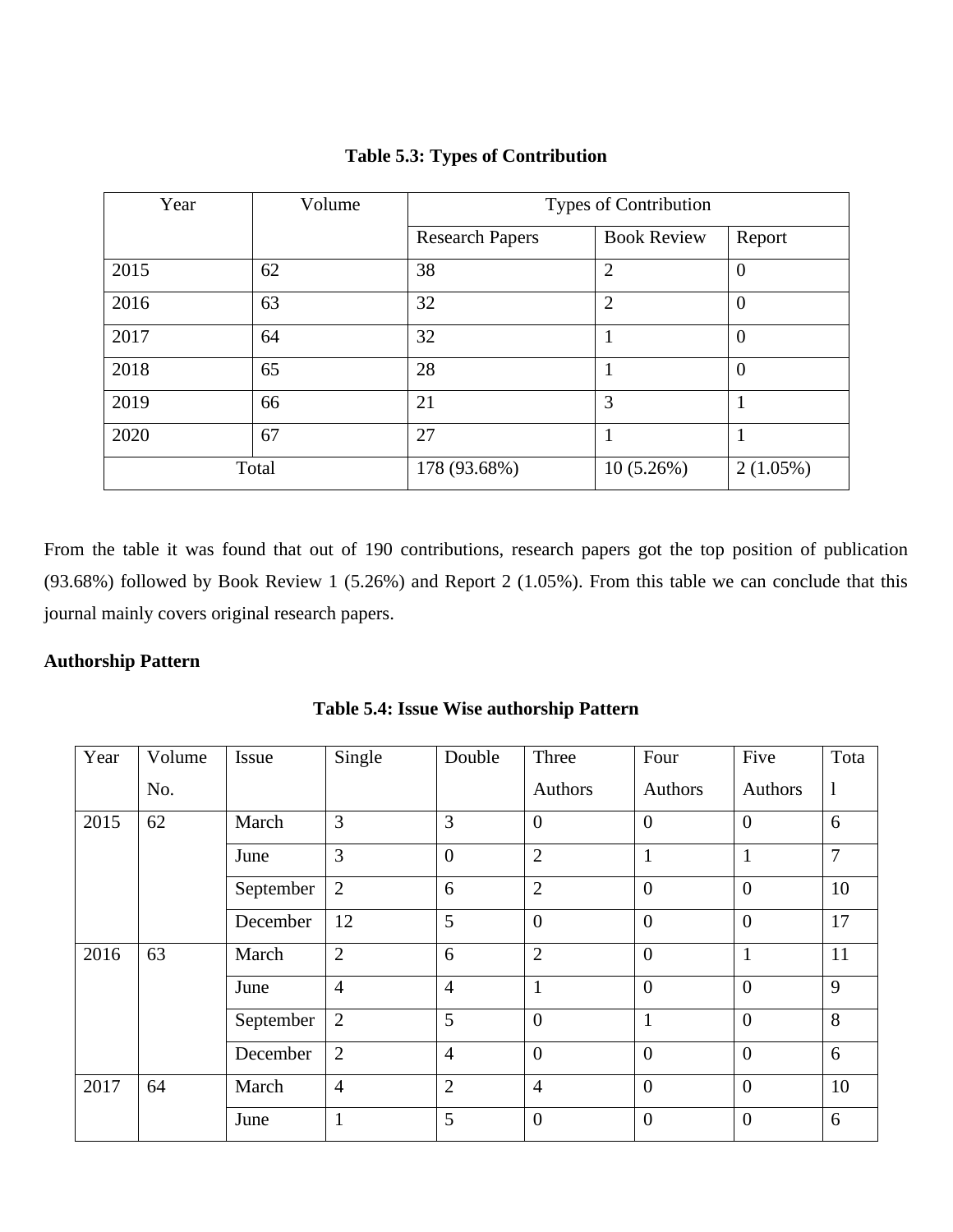|      |       | September | $\overline{2}$ | $\overline{4}$ | $\overline{0}$ | $\overline{0}$ | $\overline{0}$ | 6              |
|------|-------|-----------|----------------|----------------|----------------|----------------|----------------|----------------|
|      |       | December  | 3              | $\overline{7}$ | $\mathbf{1}$   | $\mathbf{0}$   | $\overline{0}$ | 11             |
| 2018 | 65    | March     | 3              | $\overline{4}$ | $\overline{0}$ | $\mathbf{1}$   | $\theta$       | 8              |
|      |       | June      | $\overline{3}$ | $\overline{4}$ | $\overline{0}$ | $\mathbf{0}$   | $\overline{0}$ | $\overline{7}$ |
|      |       | September | $\mathbf{1}$   | 5              | $\mathbf{1}$   | $\theta$       | $\overline{0}$ | $\overline{7}$ |
|      |       | December  | $\overline{2}$ | 3              | $\overline{2}$ | $\overline{0}$ | $\overline{0}$ | 7              |
| 2019 | 66    | March     | $\overline{4}$ | $\overline{2}$ | $\mathbf{1}$   | $\mathbf{1}$   | $\overline{0}$ | 8              |
|      |       | June      | $\overline{4}$ | 3              | $\overline{0}$ | $\overline{0}$ | $\overline{0}$ | $\overline{7}$ |
|      |       | September | $\mathbf{1}$   | 3              | $\mathbf{1}$   | $\overline{0}$ | $\overline{0}$ | 5              |
|      |       | December  | $\overline{3}$ | $\mathbf{0}$   | $\overline{2}$ | $\mathbf{0}$   | $\overline{0}$ | 5              |
| 2020 | 67    | March     | $\mathbf{1}$   | 5              | $\overline{0}$ | $\overline{0}$ | $\overline{0}$ | 6              |
|      |       | June      | $\overline{3}$ | 3              | $\overline{0}$ | $\overline{0}$ | $\overline{0}$ | 6              |
|      |       | September | 3              | $\overline{4}$ | $\overline{2}$ | $\mathbf{0}$   | $\overline{0}$ | 9              |
|      |       | December  | $\mathbf{1}$   | 6              | $\mathbf{1}$   | $\overline{0}$ | $\overline{0}$ | 8              |
|      | Total |           | 69 (36.31%)    | 93             | 22 (11.57%)    | $4(2.10\%)$    | $\overline{2}$ | 190            |
|      |       |           |                | (48.94)        |                |                | $(1.05\%)$     |                |



**Figure 2: Issue Wise authorship pattern**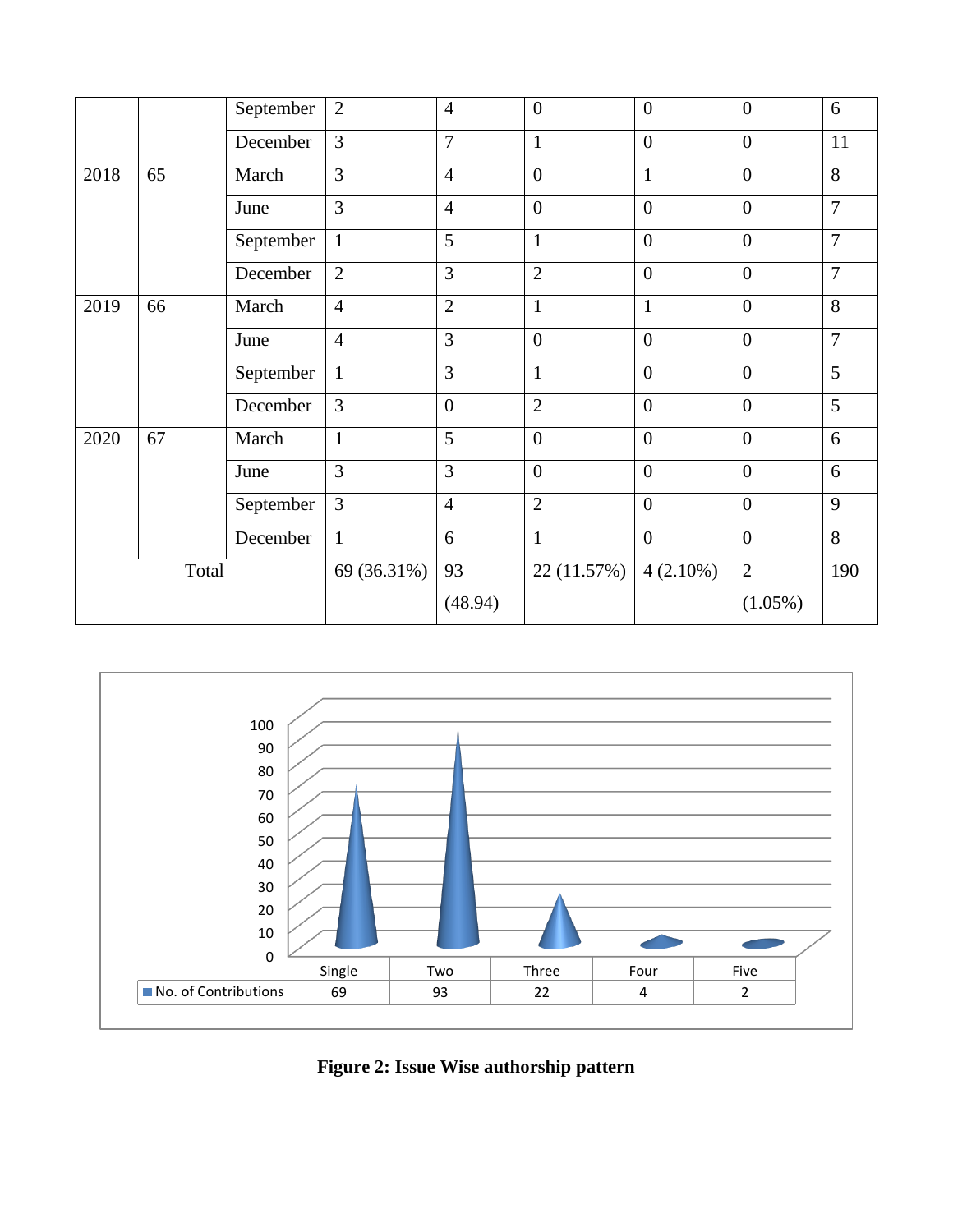Volume wise authorship pattern were analysed in table 5.4 & figure 2. From the data, found that joint authored contributed highest number of publication i.e. 121, where 2 authors contributed 93 (48.94%) followed by 3 authors 22 (11.57%) and the minimum number of contributions i.e., 2 (1.05%) by 5 authors. Single author contributed 69 (36.31%) publication.

| Year  | Nm  | $Nm+s$ | Degree of Collaboration (Nm/Nm+Ns) |
|-------|-----|--------|------------------------------------|
| 2015  | 20  | 40     | 0.5                                |
| 2016  | 24  | 34     | 0.70                               |
| 2017  | 23  | 33     | 0.69                               |
| 2018  | 20  | 29     | 0.68                               |
| 2019  | 13  | 25     | 0.52                               |
| 2020  | 21  | 29     | 0.72                               |
| Total | 121 | 190    | 0.63                               |

**Table 5.5: Degree of Collaboration**



**Figure 3: Year wise degree of collaboration.**

Table 5.5 & figure 3 shows the details about Degree of collaboration, it indicates tends in single and joint authorship. In the above table, the degree of collaboration ranges from 0.5 to 0.72 and the average degree of collaboration from 2015 to 2020 is 0.63. The degree of collaboration is highest in the year 2020 i.e. 0.72 while it is lowest in the year 2015 i.e. 0.5. The degree of collaboration is calculated by using the following formula. (K. Subramanyam, 1983)

The formula is where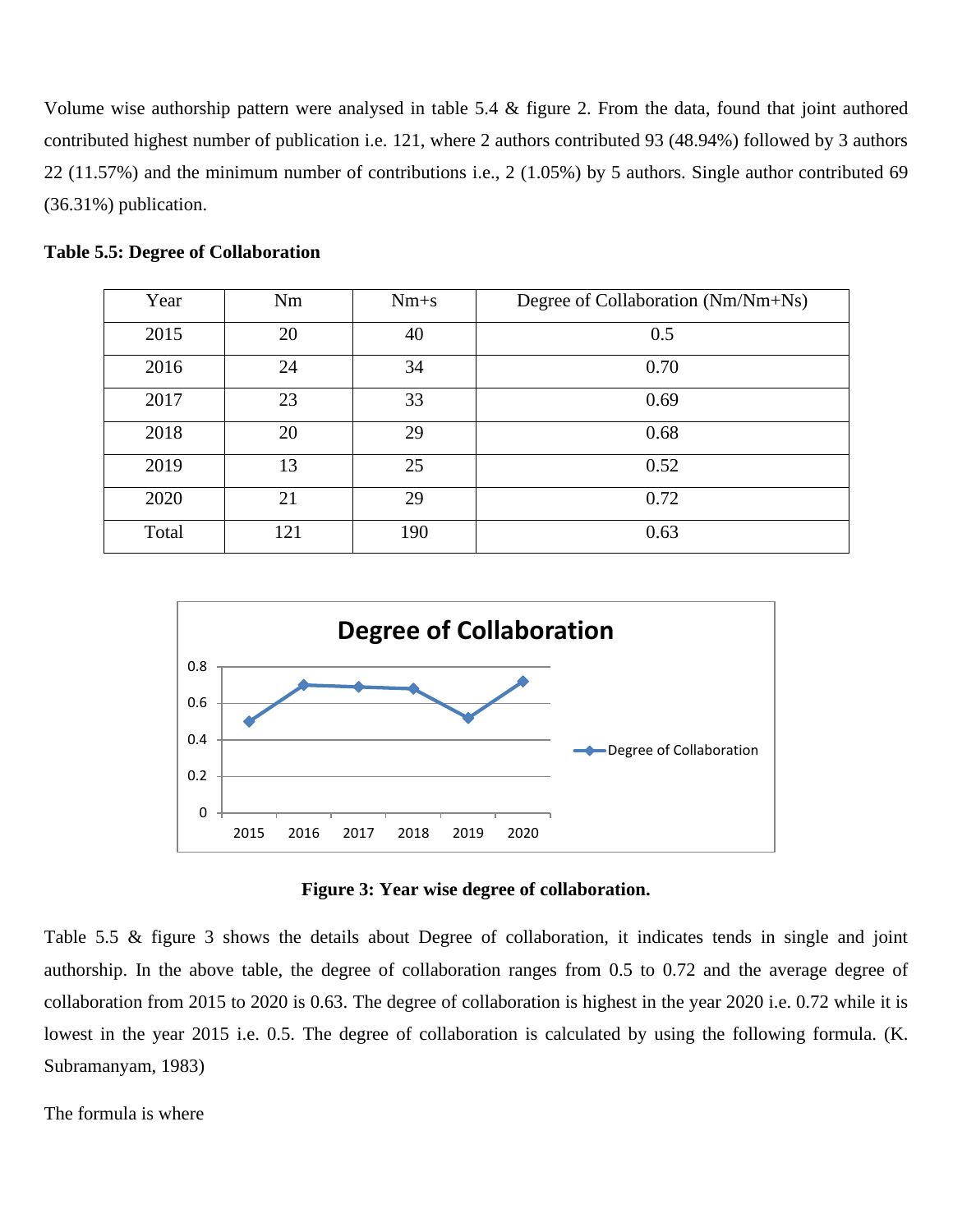C= Degree of Collaboration.

$$
C = \frac{\text{Nm}}{\text{Nm} + \text{Ns}}
$$

Ns= Number of Single author

Nm= Numbers of multiple author.

$$
C = \frac{121}{121 + 69} = 190
$$

In the present study the value of C is  $C = 0.63$ 

| Year | Volume | <b>Total Authors</b> |                    |                    |        | Total        | Average       |
|------|--------|----------------------|--------------------|--------------------|--------|--------------|---------------|
|      | Number | Issue 1              | Issue <sub>2</sub> | Issue <sub>3</sub> | Issue4 | Number<br>of | Per<br>author |
|      |        |                      |                    |                    |        | authors      | <b>Issue</b>  |
| 2015 | 62     | 9                    | 18                 | 20                 | 22     | 69           | 17.25         |
| 2016 | 63     | 27                   | 15                 | 16                 | 10     | 68           | 17            |
| 2017 | 64     | 20                   | 11                 | 10                 | 20     | 61           | 15.25         |
| 2018 | 65     | 15                   | 11                 | 14                 | 14     | 54           | 13.5          |
| 2019 | 66     | 15                   | 10                 | 10                 | 9      | 44           | 11            |
| 2020 | 67     | 11                   | 9                  | 17                 | 16     | 53           | 13.25         |
|      | Total  | 97                   | 74                 | 87                 | 91     | 349          |               |

#### **Table 5.6: Average author Per Issue**

Table 5.6 shows the total number of authors and average author per issue from 2015 to 2020. 2015 has the highest number of authors i.e. 69 with average 17.25 followed by 2016 with 68 (17) authors.

| Year | Volume | Number of Pages |          | Total          | Total<br>Number |    |          |
|------|--------|-----------------|----------|----------------|-----------------|----|----------|
|      | No.    | $1 - 5$         | $6 - 10$ | $11 - 15$      | More than 15    |    | of Pages |
| 2015 | 62     | 15              | 20       | 5              | $\overline{0}$  | 40 | 274      |
| 2016 | 63     | 6               | 20       | 7              |                 | 34 | 280      |
| 2017 | 64     | 8               | 20       | $\overline{4}$ |                 | 33 | 250      |
| 2018 | 65     | 8               | 14       | 6              |                 | 29 | 246      |
| 2019 | 66     | 9               | 14       | $\overline{2}$ | $\overline{0}$  | 25 | 160      |
| 2020 | 67     | 6               | 16       | 6              |                 | 29 | 237      |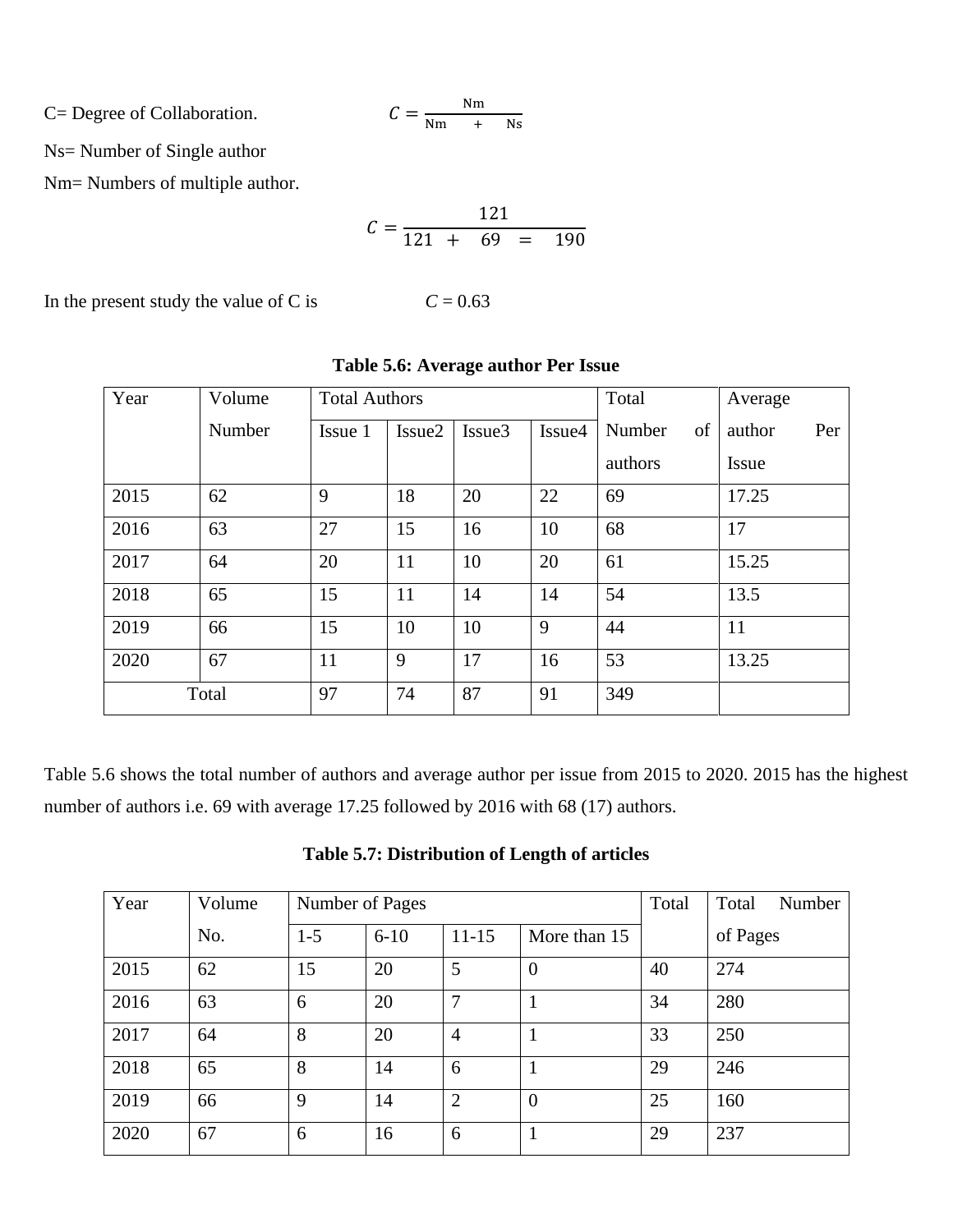| <b>Distribution of Page Length of</b><br><b>Articles</b> |  |
|----------------------------------------------------------|--|
|                                                          |  |
|                                                          |  |
|                                                          |  |
| 104<br>52<br>30                                          |  |

#### **Figure 4: Distribution of Page length of Articles.**

pages

15

Table 5.7 & Figure 4 indicate the details about the page length of the contributions. 104 contributions have page length of 6-10 pages, followed by 52 articles have page length of 1-5 pages. 30 articles having 11-15 pages and there are only 4 contributions that having more than 15 pages.

#### **Geographical Distribution of Articles**

| Country      | 2015           | 2016           | 2017           | 2018           | 2019           | 2020           | Total        |
|--------------|----------------|----------------|----------------|----------------|----------------|----------------|--------------|
|              |                |                |                |                |                |                | Number<br>of |
|              |                |                |                |                |                |                | Contribution |
| India        | 30             | 26             | 26             | 25             | 19             | 18             | 144          |
|              |                |                |                |                |                |                | (75.78%)     |
| Sri Lanka    | $\overline{4}$ | $\mathbf{1}$   | $\mathbf{1}$   | $\mathbf{1}$   | $\mathbf{1}$   | $\mathbf{1}$   | 9(4.73%)     |
| Nigeria      | $\overline{2}$ | 3              | $\mathbf{1}$   | $\overline{2}$ | $\overline{0}$ | $\overline{0}$ | $8(4.21\%)$  |
| Iran         | $\mathbf{1}$   | $\mathbf{1}$   | $\mathbf{1}$   | $\overline{0}$ | 3              | $\overline{0}$ | 6(3.15%)     |
| South Africa | $\overline{0}$ | $\overline{0}$ | $\overline{2}$ | $\overline{0}$ | $\mathbf{1}$   | $\mathbf{1}$   | $4(2.10\%)$  |
| <b>USA</b>   | $\overline{0}$ | $\overline{2}$ | 1              | $\overline{0}$ | $\overline{0}$ | $\overline{0}$ | 3(1.57%)     |
| Bangladesh   | 3              | $\overline{0}$ | $\overline{0}$ | $\overline{0}$ | $\overline{0}$ | $\overline{0}$ | 3(1.57%)     |
| China        | $\overline{0}$ | $\overline{0}$ | $\overline{0}$ | $\overline{0}$ | $\overline{0}$ | $\overline{2}$ | $2(1.05\%)$  |
| Indonesia    | $\overline{0}$ | $\overline{0}$ | $\overline{0}$ | $\overline{0}$ | $\mathbf{0}$   | $\overline{2}$ | $2(1.05\%)$  |
| Japan        | $\overline{0}$ | $\overline{0}$ | $\overline{0}$ | $\overline{0}$ | $\mathbf{0}$   | $\overline{2}$ | $2(1.05\%)$  |

**Table 5.8: Country Wise Distribution of Article**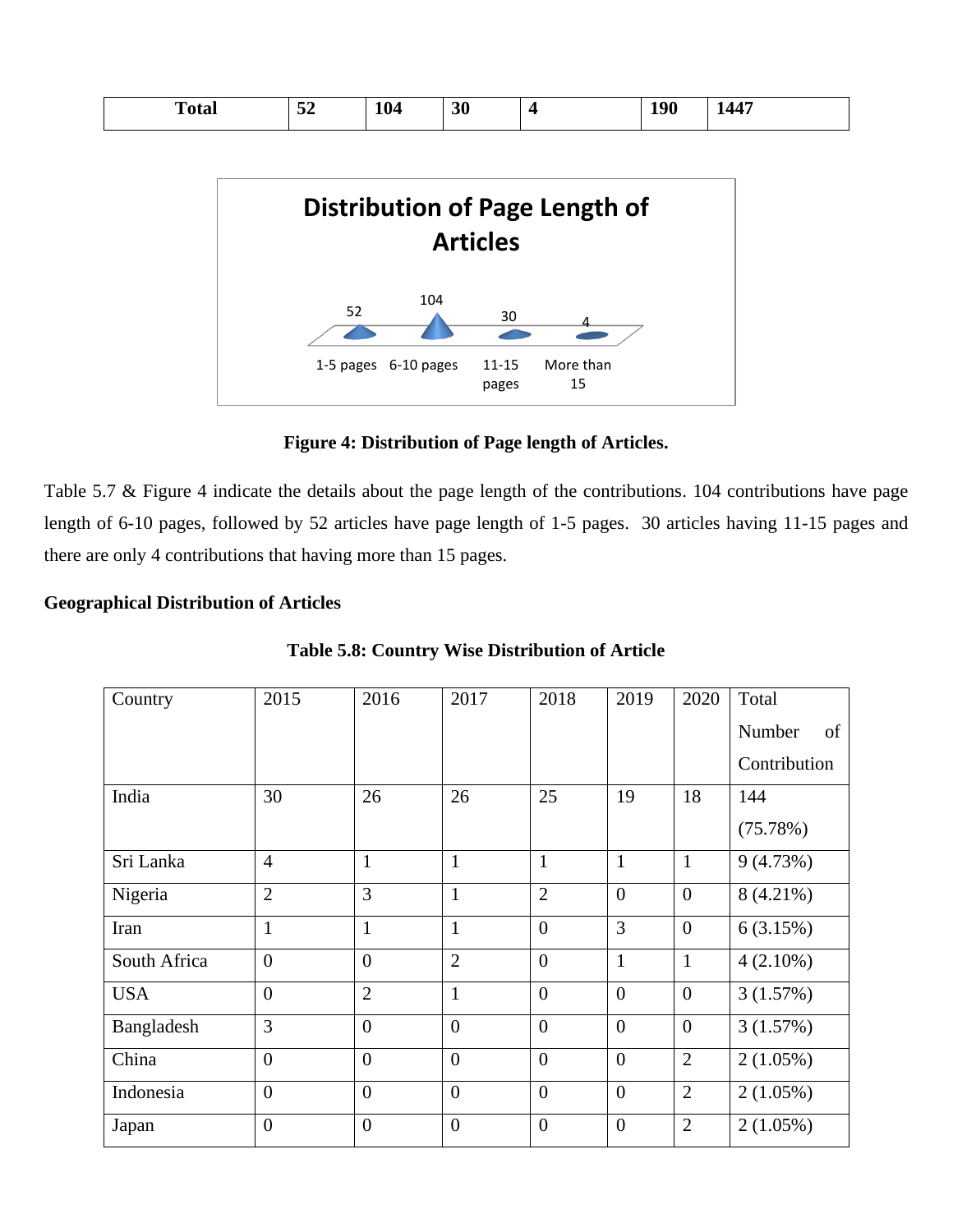| Poland        | U              | 0                | $\left($       | O  |                | $\overline{2}$   | $2(1.05\%)$ |
|---------------|----------------|------------------|----------------|----|----------------|------------------|-------------|
| Tanzania      | $\overline{0}$ |                  | $\overline{0}$ | 0  | U              | $\boldsymbol{0}$ | $1(0.52\%)$ |
| Sudan         | 0              | $\boldsymbol{0}$ |                | 0  | $\theta$       | $\overline{0}$   | $1(0.52\%)$ |
| Kazakhstan    | 0              | $\boldsymbol{0}$ | $\theta$       |    |                | $\boldsymbol{0}$ | 1(0.52%)    |
| <b>Brazil</b> | 0              | $\overline{0}$   | $\overline{0}$ | 0  |                | $\boldsymbol{0}$ | $1(0.52\%)$ |
| Portugal      | $\overline{0}$ | $\overline{0}$   | $\overline{0}$ | 0  | $\overline{0}$ |                  | 1(0.52%)    |
| Total         | 40             | 34               | 33             | 29 | 25             | 29               | 190 (100%)  |

Country wise distribution of articles has shown in the Table 5.8, out of 190 publications, major portion 144 (75.78%) of the articles originated from India and about 46 (24.21%) publication are from foreign countries, which were from Sri Lanka: 9 (4.73%), Nigeria: 8 (4.21%), Iran: 6 (3.15%) etc. so, it was found from the table that international contributions in the journal are very rare, it is confined to the Indian state only.

| <b>State</b>         | Number Of contribution | Percentage (%) |  |  |  |
|----------------------|------------------------|----------------|--|--|--|
| New Delhi            | 52                     | 36.11          |  |  |  |
| West Bengal          | 28                     | 19.44          |  |  |  |
| Maharashtra          | 11                     | 7.63           |  |  |  |
| Karnataka            | 10                     | 6.94           |  |  |  |
| Kerela               | 8                      | 5.55           |  |  |  |
| Rajasthan            | 6                      | 4.16           |  |  |  |
| Tamil Nadu           | $\overline{4}$         | 2.77           |  |  |  |
| <b>Uttar Pradesh</b> | $\overline{4}$         | 2.77           |  |  |  |
| Jammu & Kashmir      | $\overline{4}$         | 2.77           |  |  |  |
| Odisha               | 3                      | 2.08           |  |  |  |
| Punjab               | $\overline{3}$         | 2.08           |  |  |  |
| Gujarat              | $\overline{2}$         | 1.38           |  |  |  |
| Pondicherry          | $\overline{2}$         | 1.38           |  |  |  |
| Himachal Pradesh     | $\mathbf{1}$           | 0.69           |  |  |  |
| Sikkim               | $\mathbf{1}$           | 0.69           |  |  |  |
| Uttarakhand          | 1                      | 0.69           |  |  |  |

#### **Table 5.9: State Wise distribution of Articles**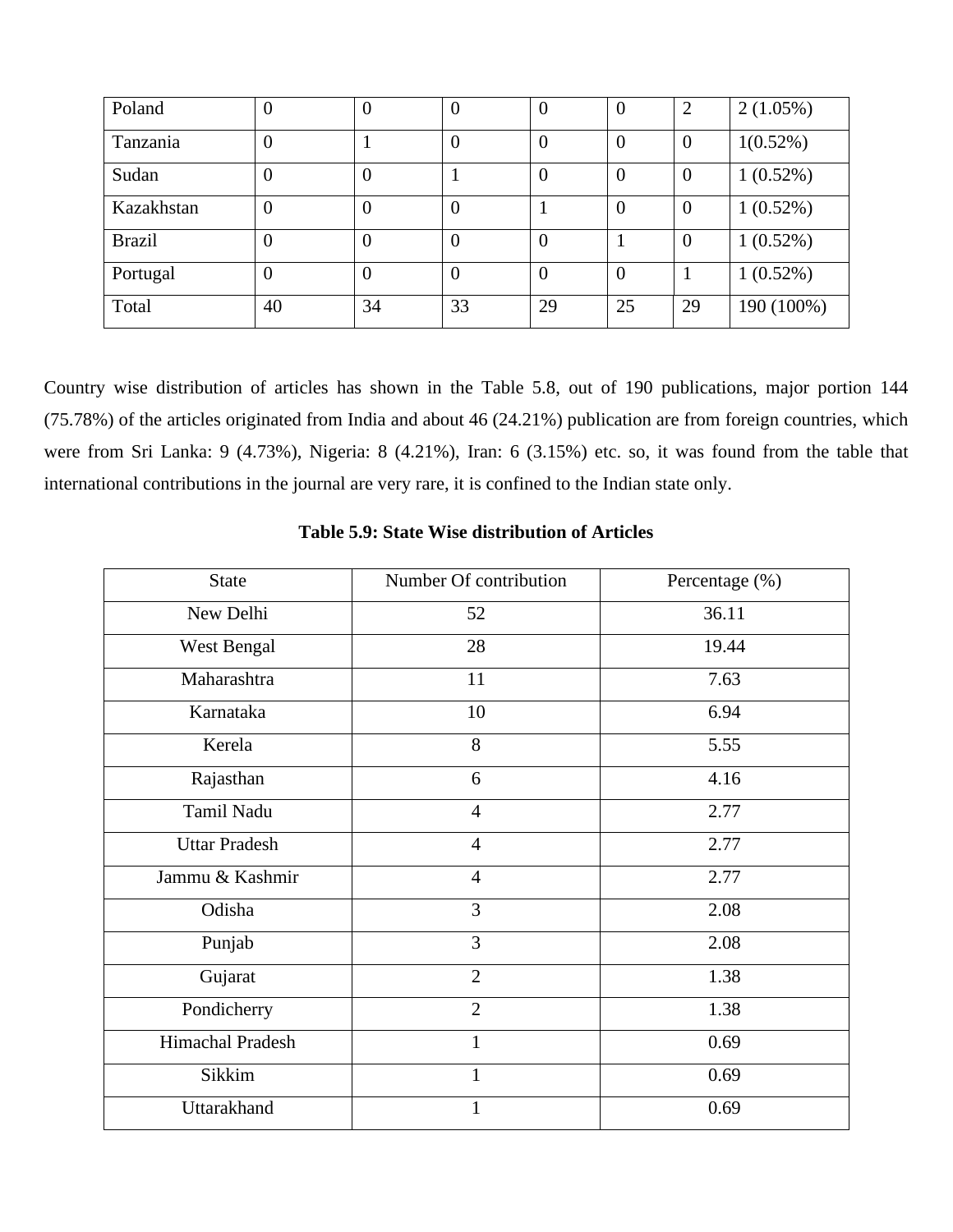| Mizoram    |     | 0.69 |
|------------|-----|------|
| Hyderabad  |     | 0.69 |
| Assam      |     | 0.69 |
| Puducherry |     | 0.69 |
| Total      | 144 | 100% |



**Figure 5: State Wise no of Contributions**

State wise distributions of articles are shown in the Table 5.9 & Figure 5. From the table& figure, it was revealed that, out of 144 contributions of India, highest number of contribution is from New Delhi, i.e. 52 (36.11%), followed by Maharashtra which is 11 (7.63%). Lowest no 1 (0.69%) has been contributed by authors from Himachal Pradesh, Sikkim, Uttarakhand, Mizoram, Hyderabad, Assam and Puducherry each.

**Table 5.10: Issue Wise & Volume Wise Distribution of Reference**

|                                                                                                | New Delhi | West Bengal<br>Maharashtra  | Karnataka<br>Kerela | amil Nadu<br>Rajasthan | Jammu &<br>Uttar<br>Odisha                      | Gujarat<br>Punjab<br>Pondicherry | Himachal.<br>Sikkim | Mizoram<br>Uttarakhand<br>Hyderabad | Assam<br>Puducherry |                                                                                                      |
|------------------------------------------------------------------------------------------------|-----------|-----------------------------|---------------------|------------------------|-------------------------------------------------|----------------------------------|---------------------|-------------------------------------|---------------------|------------------------------------------------------------------------------------------------------|
|                                                                                                |           |                             |                     |                        | <b>Figure 5: State Wise no of Contributions</b> |                                  |                     |                                     |                     |                                                                                                      |
|                                                                                                |           |                             |                     |                        |                                                 |                                  |                     |                                     |                     | ise distributions of articles are shown in the Table 5.9 & Figure 5. From the table & figure, it was |
| at of 144 contributions of India, highest number of contribution is from New Delhi, i.e. 52 (3 |           |                             |                     |                        |                                                 |                                  |                     |                                     |                     |                                                                                                      |
| d by Maharashtra which is 11 (7.63%). Lowest no 1 (0.69%) has been contributed by author-      |           |                             |                     |                        |                                                 |                                  |                     |                                     |                     |                                                                                                      |
| ial Pradesh, Sikkim, Uttarakhand, Mizoram, Hyderabad, Assam and Puducherry each.               |           |                             |                     |                        |                                                 |                                  |                     |                                     |                     |                                                                                                      |
| 5.10: Issue Wise & Volume Wise Distribution of Reference                                       |           |                             |                     |                        |                                                 |                                  |                     |                                     |                     |                                                                                                      |
| Year<br>Volume                                                                                 |           |                             |                     |                        | No of References (Issue Wise)                   |                                  |                     |                                     | Total               |                                                                                                      |
|                                                                                                | No.       | No of Articles (Issue Wise) |                     |                        |                                                 |                                  |                     |                                     |                     |                                                                                                      |
|                                                                                                |           | $\mathbf{1}$                | $\overline{2}$      | 3                      | $\overline{4}$                                  | $\mathbf{1}$                     | $\overline{2}$      | 3                                   | $\overline{4}$      |                                                                                                      |
| 2015                                                                                           | 62        | 6                           | $\overline{7}$      | 10                     | 17                                              | 80                               | 144                 | 274                                 | 216                 | 714                                                                                                  |
|                                                                                                |           |                             |                     |                        |                                                 |                                  |                     |                                     |                     | (18.75%)                                                                                             |
| 2016                                                                                           | 63        | 11                          | 9                   | 8                      | 6                                               | 160                              | 143                 | 154                                 | 121                 | 578                                                                                                  |
|                                                                                                |           |                             |                     |                        |                                                 |                                  |                     |                                     |                     | (15.17%)                                                                                             |
| 2017                                                                                           | 64        | 10                          | 6                   | 6                      | 11                                              | 221                              | 132                 | 99                                  | 164                 | 616                                                                                                  |
|                                                                                                |           |                             |                     |                        |                                                 |                                  |                     |                                     |                     |                                                                                                      |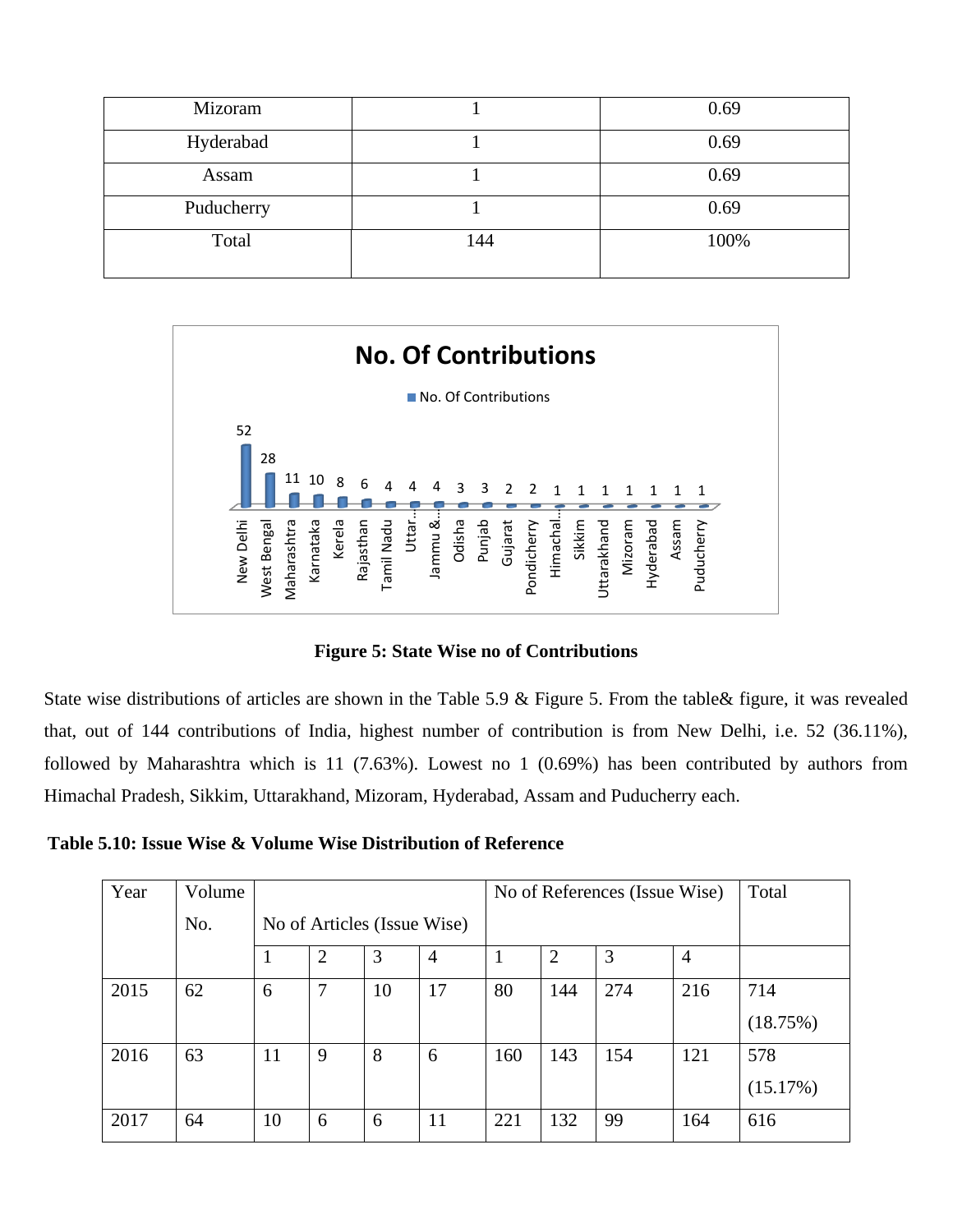|      |       |    |    |    |    |     |     |      |      | (16.17%)  |
|------|-------|----|----|----|----|-----|-----|------|------|-----------|
| 2018 | 65    | 8  | 7  | 7  | 7  | 101 | 128 | 245  | 110  | 584       |
|      |       |    |    |    |    |     |     |      |      | (15.33%)  |
| 2019 | 66    | 8  | 7  | 5  | 5  | 114 | 62  | 103  | 183  | 462       |
|      |       |    |    |    |    |     |     |      |      | (12.13%)  |
| 2020 | 67    | 6  | 6  | 9  | 8  | 202 | 186 | 209  | 257  | 854       |
|      |       |    |    |    |    |     |     |      |      | (22.42%)  |
|      | Total | 49 | 42 | 45 | 54 | 878 | 795 | 1084 | 1051 | 3808      |
|      |       |    |    |    |    |     |     |      |      | $(100\%)$ |

Table 5.10 depicts issue wise & volume wise reference distribution pattern in this journal during the period of investigation. 3808 is the total number of references cited in 190 research article. Volume 67 has the highest number i.e., 854 (22.42%), followed by 2015 which is 714 (18.75%) and volume 66 has the lowest number i.e. 462 (12.13%).

#### **6. CONCLUSION**

Annals of Library & Information science are one of the leading journals in the field of Library & Information Science. Present study observes the publication of 190 contributions in the ALIS journal during the period of study. Total of 349 authors contributed in this respective period of time. Highest number of publication published in 2015 i.e. 40 (21.05%), out of 190 contributions, 178 (93.68%) confined to research paper, followed by book review 10 (5.26%) and only 2 (1.05%) are reports. Maximum number of contribution were from joint authors i.e. 121, and rest were published by single author 69 (36.31%). The average degree of collaboration during this period was 0.63. 144 (75.78%) articles were from India and 46 (24.21%) articles were from foreign countries. New Delhi emerged as the largest state among 52 (36.11%) federally contributing state of the host nation. A total of 3808 references were cited in the respective period of time.

#### **REFERENCES**

1. Bansal, A. (2013). DESIDOC Journal of Library & Information Technology: A Bibliometric Analysis. *DESIDOC Journal of Library & Information Technology*, 33(5), 412-417.

https://doi.org/10.14429/djlit.33.5.5108